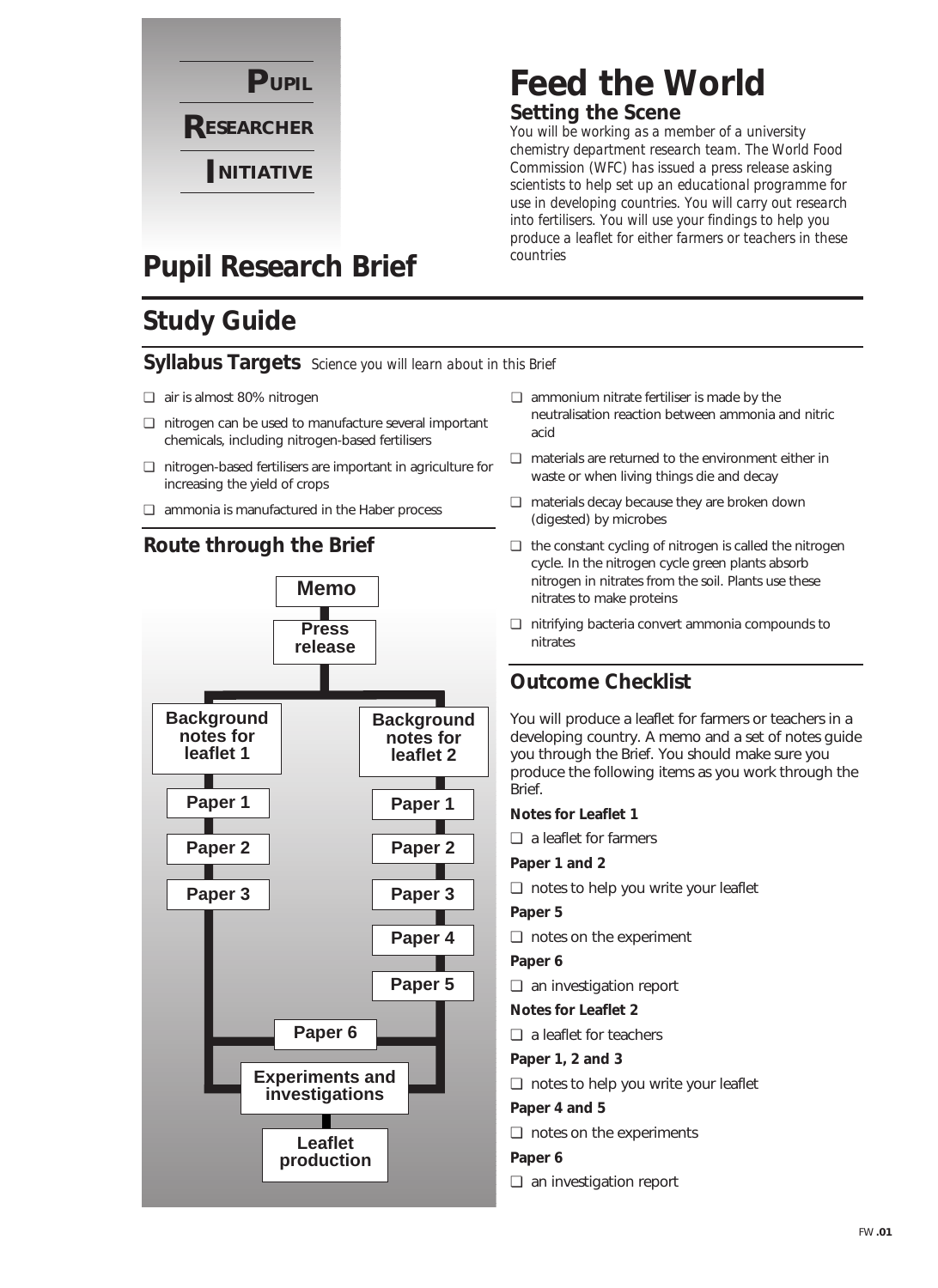# **Central University**

From: Professor Indira Khapoor To: Research Teams Subject: Fertilisers: education programme for developing countries

Date:

Please read the copy of a press release from the World Food Commission (WFC), which I've attached to this memo. The WFC is asking scientists from across the world to help set up an educational programme for use in a number of developing countries where it has support programmes working at the moment. I think that some of the work we do here could be relevant. The press release says that any Research Department interested in helping should contact the Commission. I have done so, and they have suggested how we can help.

We have been asked to produce two educational leaflets covering the same topics but aimed at two different audiences. They should explain: **what fertilisers are, why they should be used, and how they work**. The first leaflet should be aimed at farmers, many of whom have little scientific knowledge. The second should be aimed at teachers who work with young people, quite a few of whom will become farmers themselves. Research teams from other universities will be producing other leaflets, covering such topics as technical information about different types of fertiliser, when to use them, and possible problems associated with their use.

I would like you and your research team to have a go at producing the two leaflets. You could divide the team into two groups who could produce one leaflet each. I have put together some background material, together with some of my own notes, which should help you with the task. Where we refer to practical work (outlined in Papers 4 and 5), you should carry it out yourselves first to check that all the instructions make sense, and secondly that useful results can be obtained.

#### Documents attached

- 1. World Food Commission Press Release
- 2. my two sets of notes on how to proceed with each leaflet
- 3. Background Papers 1,2 and 5 for Leaflet 1, Background Papers 1-5 for Leaflet 2. Background Paper 6 is available if you need it.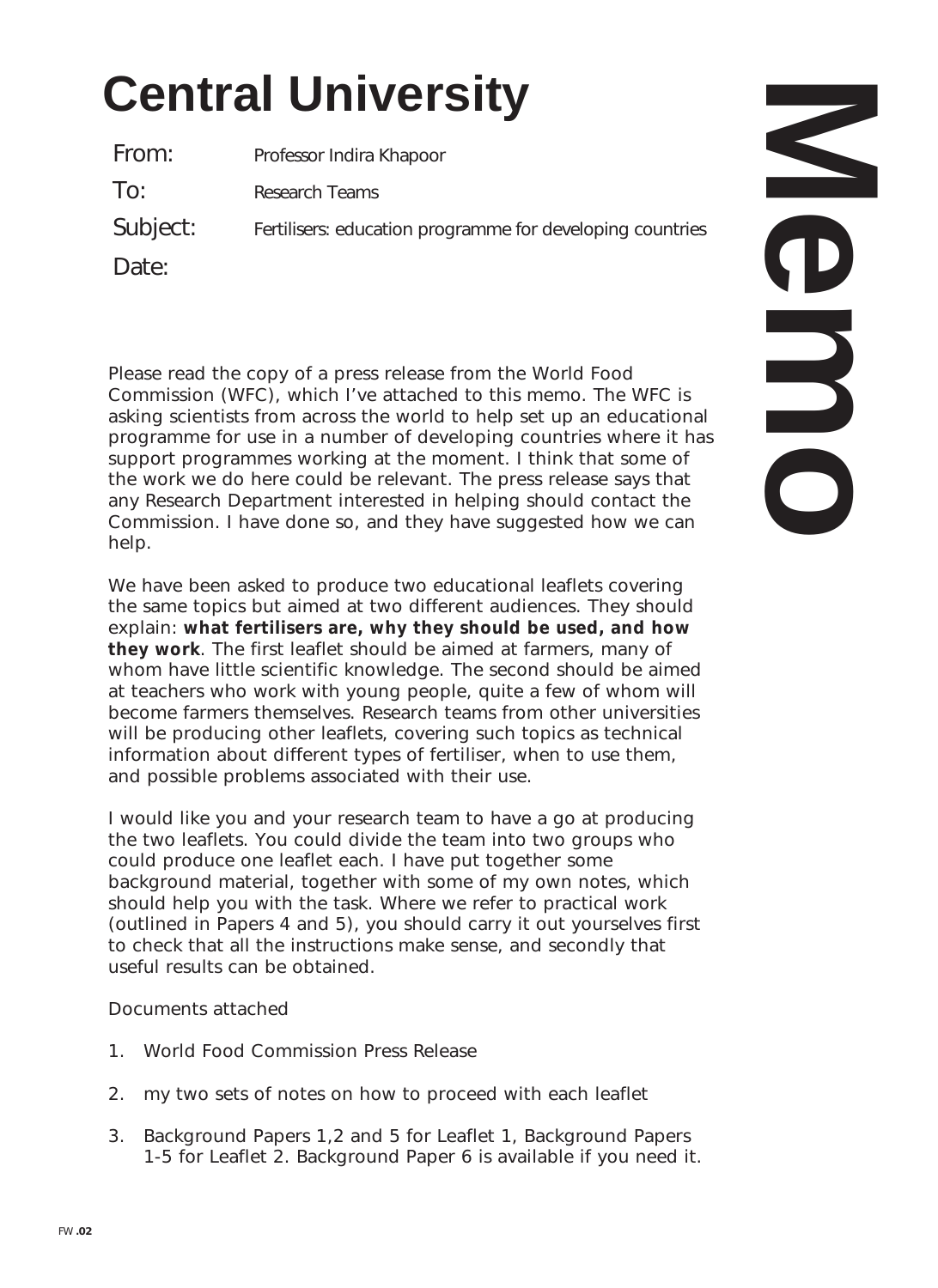### **World Food Commission**

**The need for food**

**Each day in many parts of the world, people are dying due to lack of food. In some countries people exist on a repetitive diet of rice or bread. Some people can grow enough vegetables and keep enough animals to have a healthy, satisfying diet. In richer countries people often demand exotic food which is relatively cheap to buy and easy to prepare.**

**How can we reconcile these situations? It is possible to transport food from those with more than enough to those with insufficient, but how many people are willing to reduce their standard of living for people that they will never meet? The best alternative is to provide anyone who needs it with the means to grow enough food for a healthy, satisfying diet.**

**In trying to address these issues, the WFC is asking the world's scientists to help set up an education programme for use in a number of developing countries. We would like ideas for educational programmes and materials which could be used by local teachers to help educate school pupils, college students on agricultural courses and farmers. We would also like to see materials produced which could be sent directly to farmers. The main topic for the education programme is the use of fertilisers to increase crop yields.**

**We would like any Research Department who is interested in contributing to this programme to get in touch with the Commission. We will discuss how you can help, and give you a target to achieve.**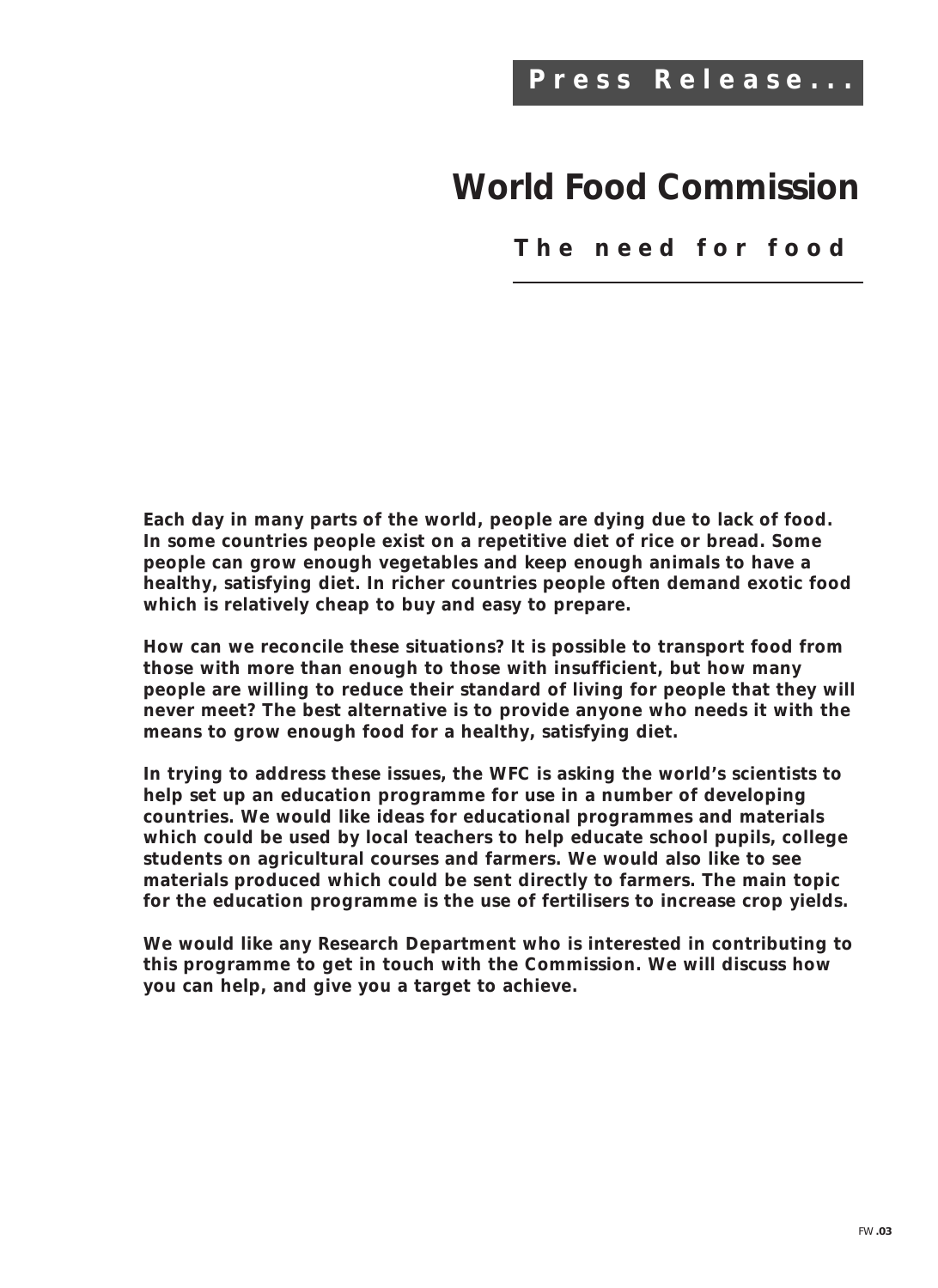### **WFC Fertilisers Project**

Notes for Leaflet 1

**Target Audience**: farmers with little scientific knowledge.

**Aim**: to explain how nitrogen-based fertilisers can increase crop yield.

**Format**: the leaflet should fit onto two sides of A4. The paper could be folded to produce a small booklet, with four sides. Use diagrams where they help to get the information across.

**You will need to cover the following topics.**

#### **1. The nitrogen cycle**

(See Paper 1, or any appropriate science text book). The important points to get across here are:

- how plants take nitrogen from the soil
- what plants use the nitrogen for
- natural ways that nitrogen is returned to the soil

You should also mention how farmers can help this natural process by using either manure or compost from unused parts of the crop.

#### **2. How nitrogen-based fertilisers are made**

(See Paper 2, or any appropriate science text book). The important points to get across here are:

- why ammonia is used to make fertilisers
- how ammonia is made (very briefly -don't use any chemical formulae they are not needed)
- how fertilisers can be used to put back the nitrogen which is used by plants for healthy growth and removed when they are taken out of the soil (you will need to research this)
- how fertilisers can be made (see Paper 5) - try it yourself

#### **3. What happens when plants are grown with and without nitrogen-based fertiliser?**

You will need to plan an investigation into what happens to plants growing with and without nitrogen.

If you have problems getting started on this, I have a paper (Paper 6) which might help you.

Finish off with a short summary which explains how important it is to put back nitrogen into the soil (using natural or chemical fertilisers), and how this could improve crop yield.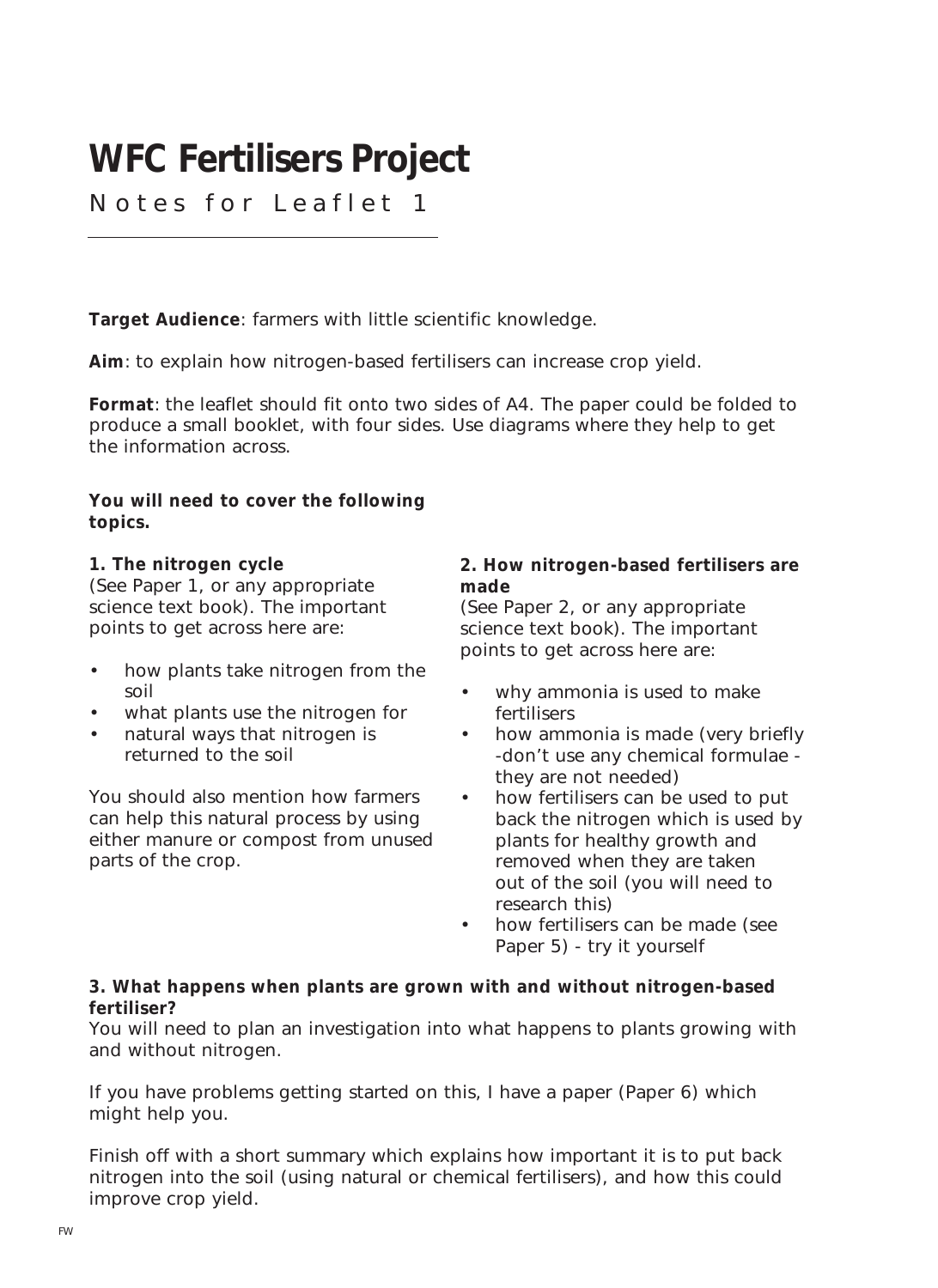### **WFC Fertilisers Project**

Notes for Leaflet 2

#### **Target Audience:** Teachers.

**Aim:** to provide teachers with a summary of the information they could use in teaching about the value of using fertilisers to increase crop yield, and to explain how nitrogen-based fertilisers are produced.

**Format:** the leaflet should fit onto four sides of A4. The sheets could be folded to produce a smaller booklet, with eight sides. Use diagrams where they help to get the information across.

#### **You will need to include the following topics.**

#### **1. The nitrogen cycle**

(See Paper 1 or any appropriate science text book).This section should cover:

- the importance of nitrogen in living things
- a summary of the natural nitrogen cycle. (This could be in the form of a glossary, or as notes written on a large diagram of the nitrogen cycle)

#### **2. Making ammonia using the Haber Process** (Papers 2 and 3). This should include:

- a flowchart showing the process, labelled to show the sources of the reactants (where we get them from) and the chemical reactions taking place
- an account of the conditions necessary for an optimum yield of ammonia. A glossary of terms would be useful here. Decide on which words need to be explained - a good starting point would be some of the words in italics on Paper 3

#### **3. Current research into new ways to fix nitrogen and make ammonia** (Papers 1,2 and 3)

Use this to explain how researchers have found ways to fix nitrogen and produce ammonia at normal temperatures and pressures.

#### **Suggestions for practical work**

I think it would be good to suggest a couple of experiments or investigations for the teachers to use. I have included two different methods for making ammonium nitrate (Papers 4 and 5). Try them out, and decide on which one to include. I would also suggest you:

- plan and carry out an investigation into the effects of growing plants with and without nitrogen
- investigate plant growth with varying amounts of nitrogen

If you have problems getting started on this, I have a paper (Paper 6)which might help you. If you have time, you could also investigate what happens when plants are deprived of other minerals. Include a list of the minerals which are needed by plants for healthy growth and what the mineral does inside the plant. This could be a chart. Use a science text book to help you with this.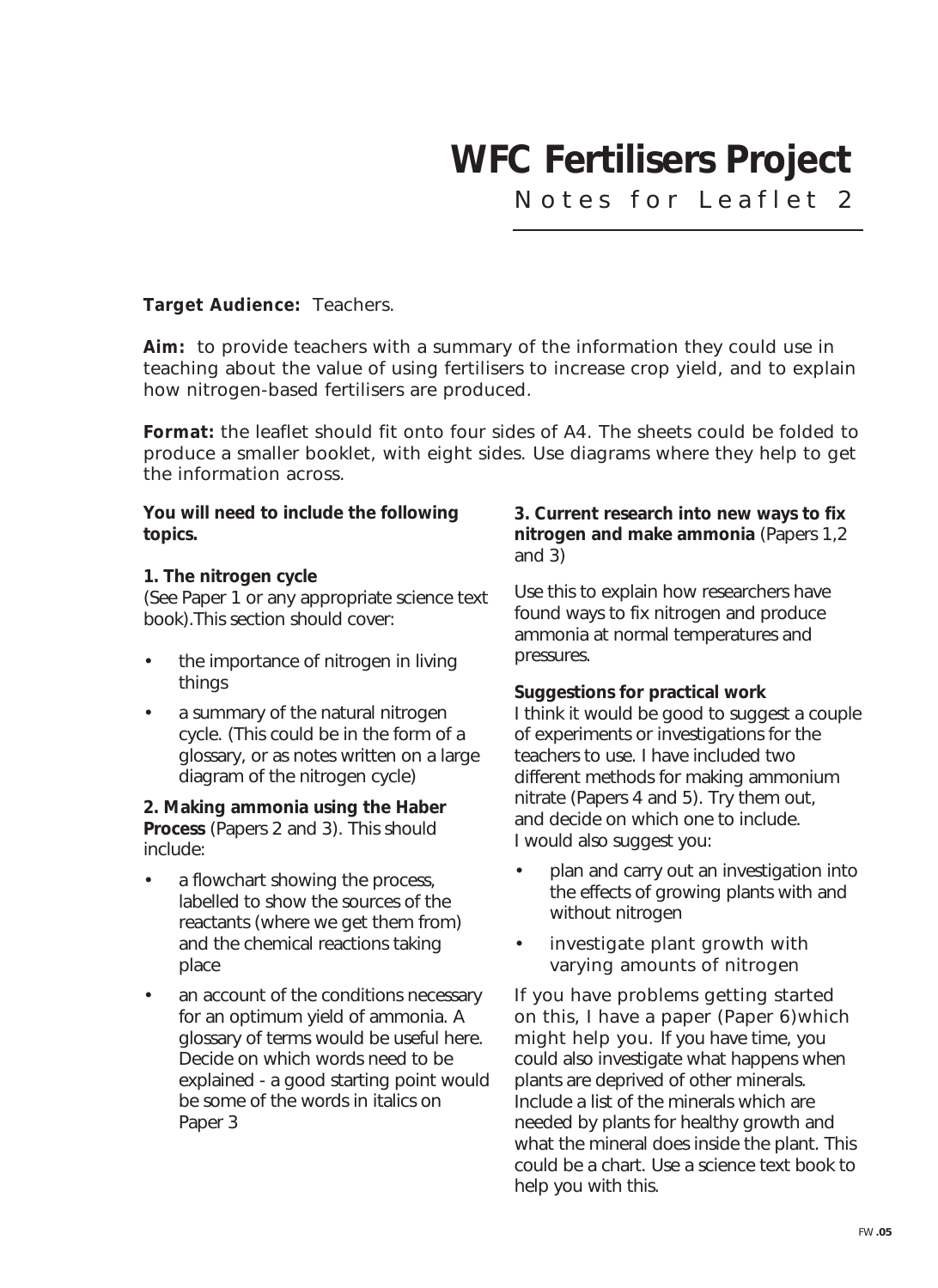### **The Struggle for Nitrogen**

**Paper 1**

Apart from water, which makes up 65% of the body, humans are mostly made up of chemicals called *proteins:* 18% of our bodies are proteins, including parts of muscles, bones, organs (like the kidneys and the brain), blood and hair, as well as important chemicals like *hormones* and *enzymes.* Proteins are long-chain molecules, containing thousands of atoms and are made up of smaller molecules, called *amino acid*s, joined end to end. All amino acids contain the element nitrogen. Nitrogen makes up 78% of the atmosphere, but the human body has no way of changing it into amino acids. The only way we can build up amino acids is through our food; by eating plants, or animals that eat plants. Only plants can use nitrogen to make chemicals which can be changed into amino acids. The way that nitrogen moves between the atmosphere, plants and animals is shown in the *nitrogen cycle* diagram below.



**The nitrogen cycle**

Nitrogen from the atmosphere (together with water and oxygen) is changed by lightning into soluble nitrates and ammonium salts, which can be taken in by plant roots. Some leguminous plants (peas, beans, and clover) have special *bacteria* in swellings (nodules) in their roots, which can change nitrogen into ammonia (*nitrogen fixation*). Biological nitrogen fixation in bacteria is carried out by an enzyme called *nitrogenase.* Researchers are currently trying to understand the role of nitrogenase in the fixation of nitrogen. They are attempting to recreate the reaction under laboratory conditions so that ultimately they may use it industrially to manufacture ammonia more efficiently and more cheaply. Plants, and the animals that eat them, change ammonium salts, nitrates and ammonia into amino acids and proteins. When living things die or excrete (expel waste), bacteria change their residues back into nitrates and ammonium salts, while other bacteria change these chemicals back into nitrogen gas.

The natural nitrogen cycle has two problems:

- 1 nitrates and ammonium salts are being *leached* into rivers and not replaced;
- 2 it cannot produce enough plants to satisfy the demands of the expanding human population.

Scientists have to work out how best to put nitrogen back into the nitrogen cycle.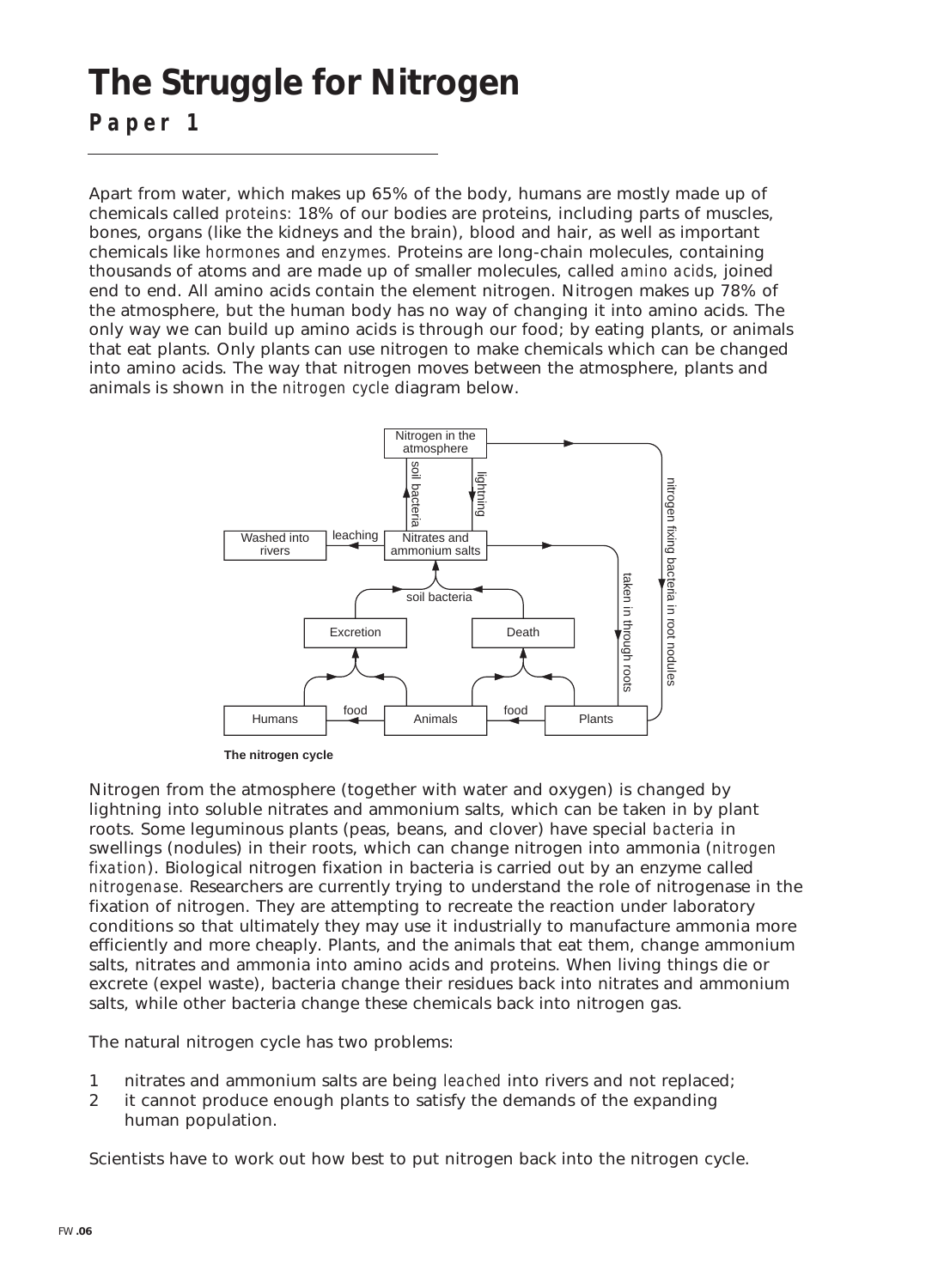### **Ammonia Synthesis**

**Paper 2**

Fertilisers containing nitrogen are made from *ammonia*, NH<sub>3</sub>. The search to make ammonia from its elements, nitrogen and hydrogen, was finally ended in 1908, when the German scientist *Fritz Haber* found a way of reacting nitrogen gas with hydrogen gas directly.

The process has been refined over the years until, with the aid of *catalysts* and suitable conditions of *temperature* and *pressure,* ammonia is now manufactured on a large scale from three common substances:



After sulphur is removed, methane is reacted with steam to form carbon monoxide and hydrogen:

 $CH_4(g) + H_2O(g) \longrightarrow CO(g) + 3H_2(g)$ methane water carbon monoxide hydrogen

The carbon monoxide is reacted with more steam to form carbon dioxide and hydrogen:

CO (g) +  $H_2O$  (g)  $\longrightarrow$  CO<sub>2</sub> (g) +  $H_2$  (g)<br>carbon water carbon dioxide hydroc water carbon dioxide hydrogen monoxide

The carbon dioxide is removed, then the hydrogen is reacted with nitrogen to make ammonia:

 $N_2$  (g) + 3H<sub>2</sub> (g)  $\longrightarrow$  2NH<sub>3</sub> (g) nitrogen hydrogen ammonia

Since all these reactions are *reversible* (go in both directions at the same time), it is important that the conditions of temperature and pressure are carefully chosen, together with a catalyst (a substance that speeds up a reaction, but does not itself change).

Current research suggests that it may be possible to produce a suitable electrolytic method for converting atmospheric nitrogen into ammonia at normal pressures. This will probably never replace the Haber process for large scale production of ammonia, but it could supply irrigation channels with ammonia using cheap sources of electricity such as wind, tidal or solar power.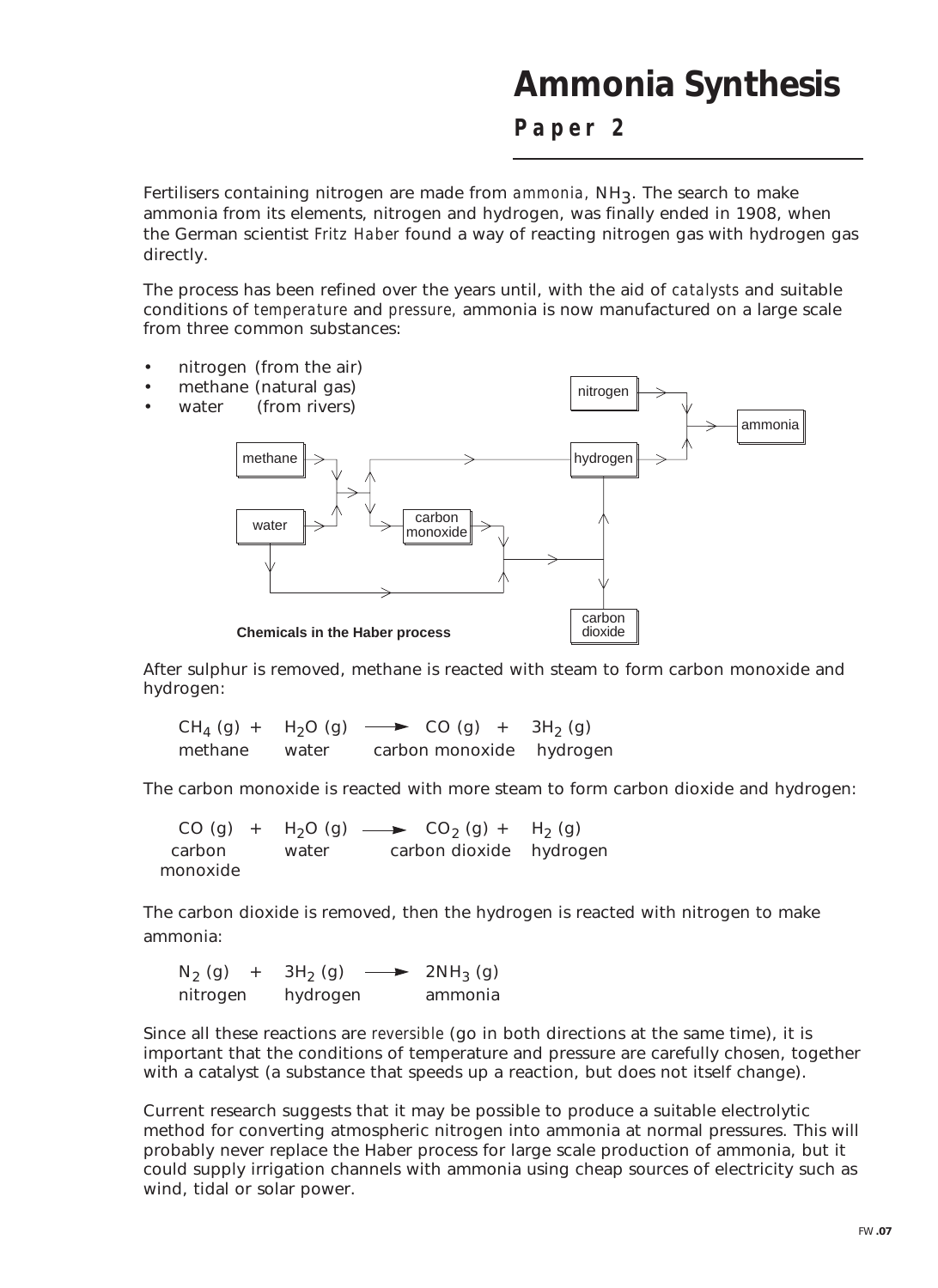### **How far, how fast?**

**Paper 3**

In many chemical reactions, not all of the *reactants* (what you start off with) react to form the *product* (what you end up with). These reactions are reversible, which means that they are moving in both directions at once. For example, in the ammonia synthesis:

 $N_2$  (g) + 3H<sub>2</sub> (g)  $\longrightarrow$  2NH<sub>3</sub> (g)

Nitrogen and hydrogen are reacting to form ammonia, and at the same time ammonia is breaking down to form nitrogen and hydrogen. Eventually, these reactions settle down until the forward reaction (left to right) and the backward reaction (right to left) are happening at the same rate (speed). This is called *equilibrium.* 

The position of equilibrium can be changed: if it moves to the right, more ammonia is made; if to the left, less ammonia is made. A movement to the right is obviously needed in industry. These changes can be made by changing the *conditions* (temperature, pressure or concentration). Most reactions are either *exothermic* (heat is given out) or *endothermic* (heat is taken in). These reactions will obviously cause a change of temperature. The ammonia synthesis is exothermic: as ammonia is made, the reaction gets hotter.

Reactions involving gases cause changes in pressure: if more molecules of gas are produced than react, the pressure increases. In the ammonia synthesis, the pressure decreases  $(1N<sub>2</sub>$  and  $3H<sub>2</sub>$  [4 molecules] form  $2NH<sub>3</sub>$  [2 molecules]).

In an equilibrium reaction: *if the conditions are changed, the equilibrium moves to reverse the change*.

The ammonia synthesis can be summarised as follows:

 $N_2$  (g) + 3H<sub>2</sub> (g)  $\longrightarrow$  2NH<sub>3</sub> (g) lower temperature higher temperature higher pressure lower pressure

If the *temperature is raised*, the equilibrium moves to lower the temperature, and so *less ammonia* is made.

If the *pressure is raised*, the equilibrium moves to lower the pressure, and so *more ammonia* is made.

So the best conditions for a high yield of ammonia are a *low temperature* and a *high pressure*.

Many chemical reactions take place comparatively slowly. In industry, it is not only important to get a high yield, but to get it quickly, so the *rate of the reaction* must be increased. One of the ways to increase the rate of the ammonia synthesis is to raise the temperature, but unfortunately this also lowers the yield. A compromise is used, with a moderate temperature.

Another way of increasing the rate of a reaction is to use a *catalyst.* This has no effect on the position of equilibrium, and so no effect on the yield.

The actual conditions for the ammonia synthesis are:

- moderate temperature (~450°C)
- high pressure (200 atmospheres)
- catalyst (iron).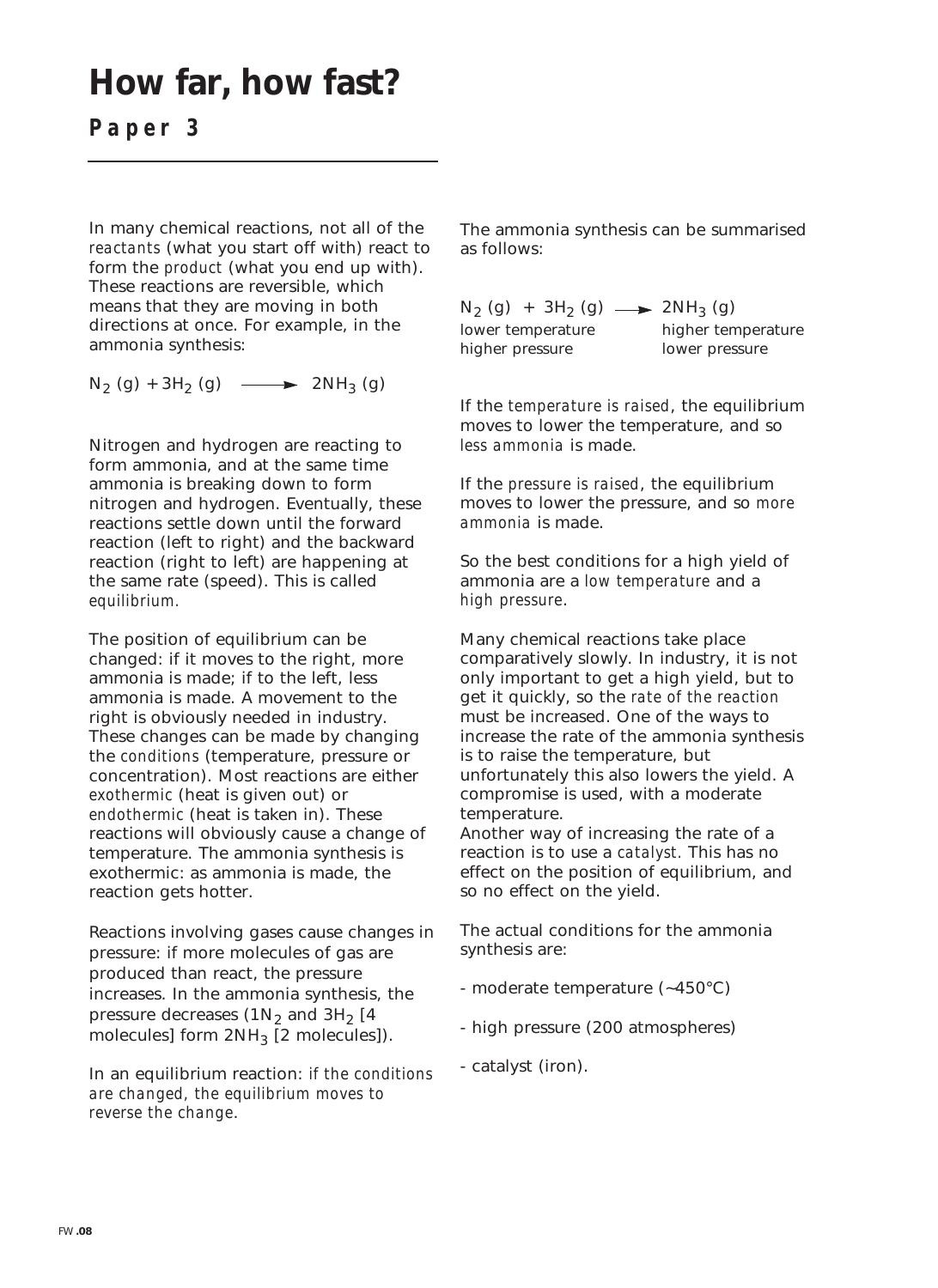### **How far, how fast?**

**Paper 3 continued**

The industrial process thus requires a great deal of energy.

Biological nitrogen fixation in bacteria is carried out by an enzyme called nitrogenase. This consists of two proteins, one containing the metal iron (Fe) and the other containing the metals molybdenum (Mo) and iron.

The advantage of biological nitrogen fixation over the Haber process is that it takes place at normal temperature and pressure. This means the process uses less energy.

Research analysis shows that the nitrogen molecule becomes attached to the molybdenum/iron protein, allowing it to be reduced to ammonia. Energy for the process is generated by reactions of a chemical also found in human cells, called *ATP*.

Research groups in England, Russia and the USA have used solutions of compounds of the metals vanadium (V) and molybdenum to change nitrogen  $(N_2)$  to hydrazene  $(N_2H_2)$  and ammonia  $(NH_3)$ .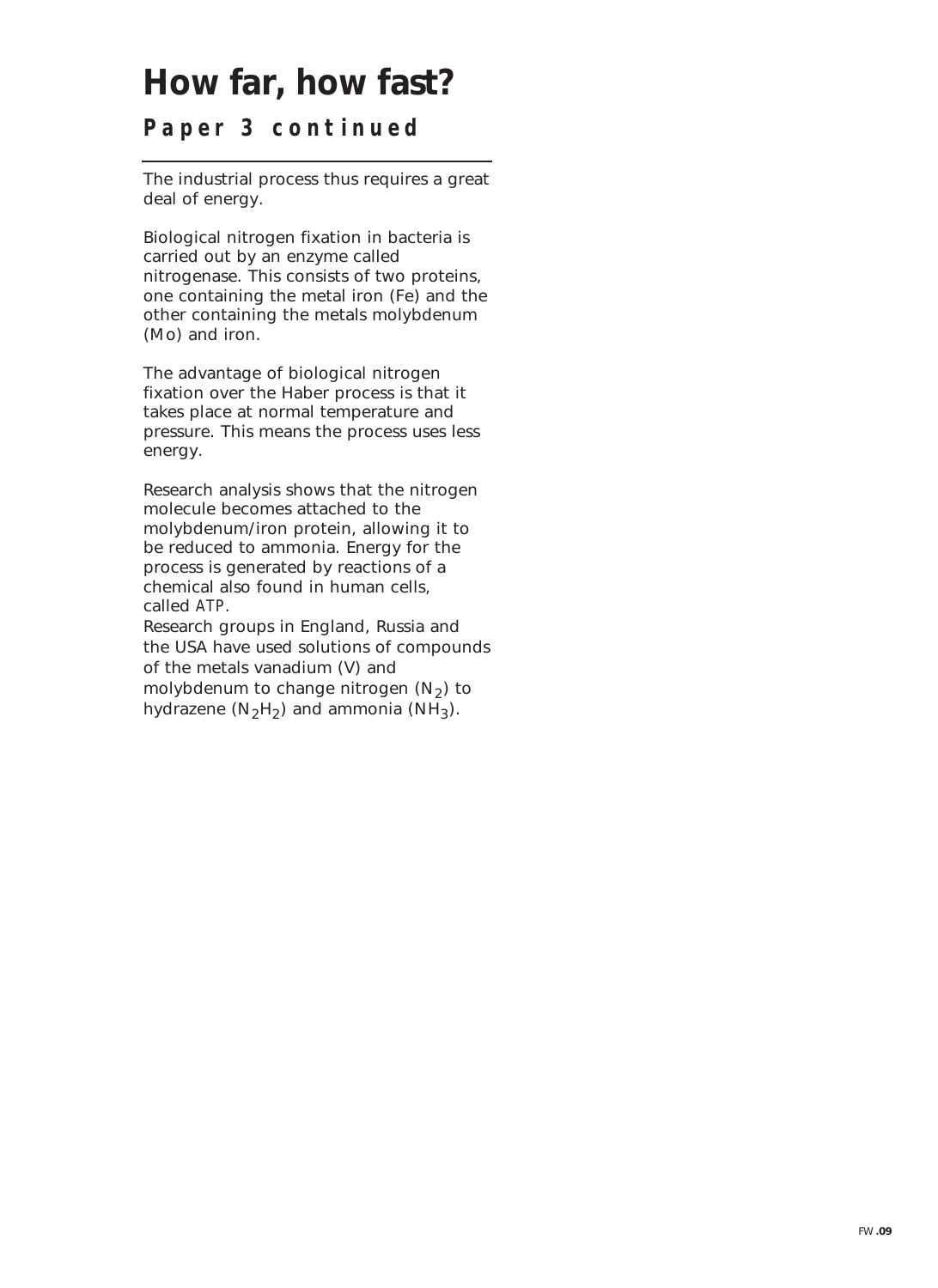## **Making Ammonium Nitrate**

**Paper 4**

#### method 1



#### **Wear eye protection!**

- 1 Set up a burette on a stand, with a 100cm<sup>3</sup> beaker under the tap. Using a small funnel, carefully fill the burette up to the zero mark with dilute nitric acid. Run a little acid into the beaker until the tube below the tap has no air in it. Refill the burette to the zero mark.
- 2 Using a pi-pump or similar pipette filler, carefully fill a pipette to the mark with dilute ammonia solution.
- 3 a) Transfer the ammonia to a conical flask. b) Add 5-10 drops of indicator solution.
- 4 Carefully add the nitric acid from the burette to the flask, swirling the liquid gently, until the indicator starts to change colour. Continue swirling, adding the acid a drop at a time, until the indicator changes colour *with one drop*. Make a careful note of the volume of acid added.
- 5 Repeat steps 1 to 3a but do not *add the indicator solution*. Add the same volume of nitric acid that you used before. Pour some of the solution into a crystallising dish and leave it to crystallise.

 $NH_3$  (aq) + HNO<sub>3</sub> (aq)  $\longrightarrow$  NH<sub>4</sub>NO<sub>3</sub> (aq)<br>ammonia nitric acid ammonium nit ammonium nitrate solution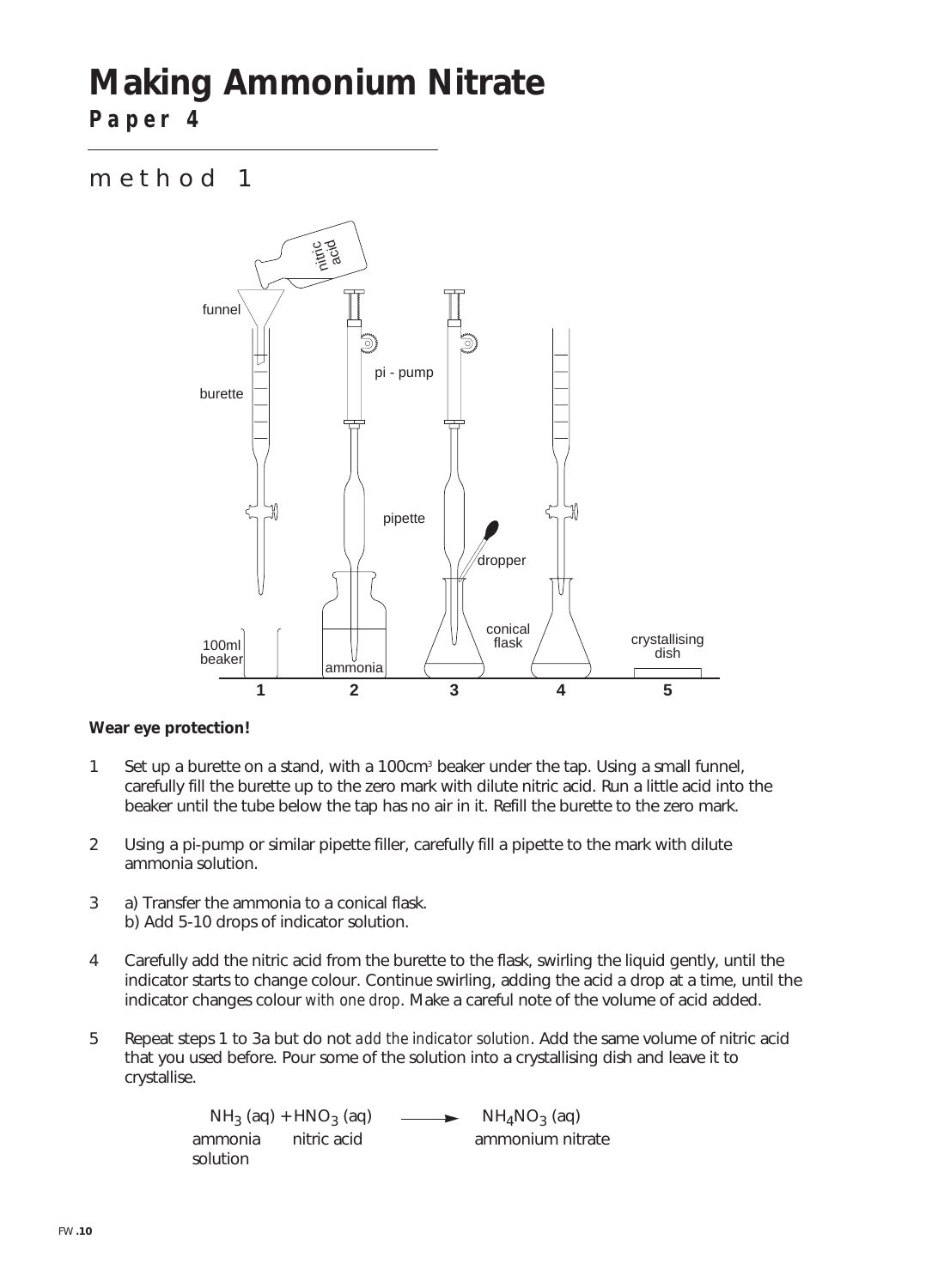### **Making Ammonium Nitrate**

**Paper 5**





#### **Wear eye protection!**

- 1 Using a measuring cylinder, put 10cm<sup>3</sup> of ammonia solution into a conical flask.
- 2 Using a second measuring cylinder, add 10cm<sup>3</sup> of dilute nitric acid to the ammonia in the flask. Stir the flask with a glass rod and test the solution by using the rod to put a drop onto a piece of universal indicator paper.
- 3 If the solution is acid, add a drop of ammonia solution using a dropper, if the solution is alkaline, add a drop of nitric acid using a dropper. Stir and test the solution with a glass rod and universal indicator paper.
- 4 Continue steps 3 and 4 until the solution is neutral (green, or you get a colour change with one drop.)
- 5 Pour some of the solution into a crystallising dish and leave it to crystallise.

| $NH_3$ (aq) + HNO <sub>3</sub> (aq) |             | $\longrightarrow$ NH <sub>4</sub> NO <sub>3</sub> (aq) |  |
|-------------------------------------|-------------|--------------------------------------------------------|--|
| ammonia                             | nitric acid | ammonium nitrate                                       |  |
| solution                            |             |                                                        |  |